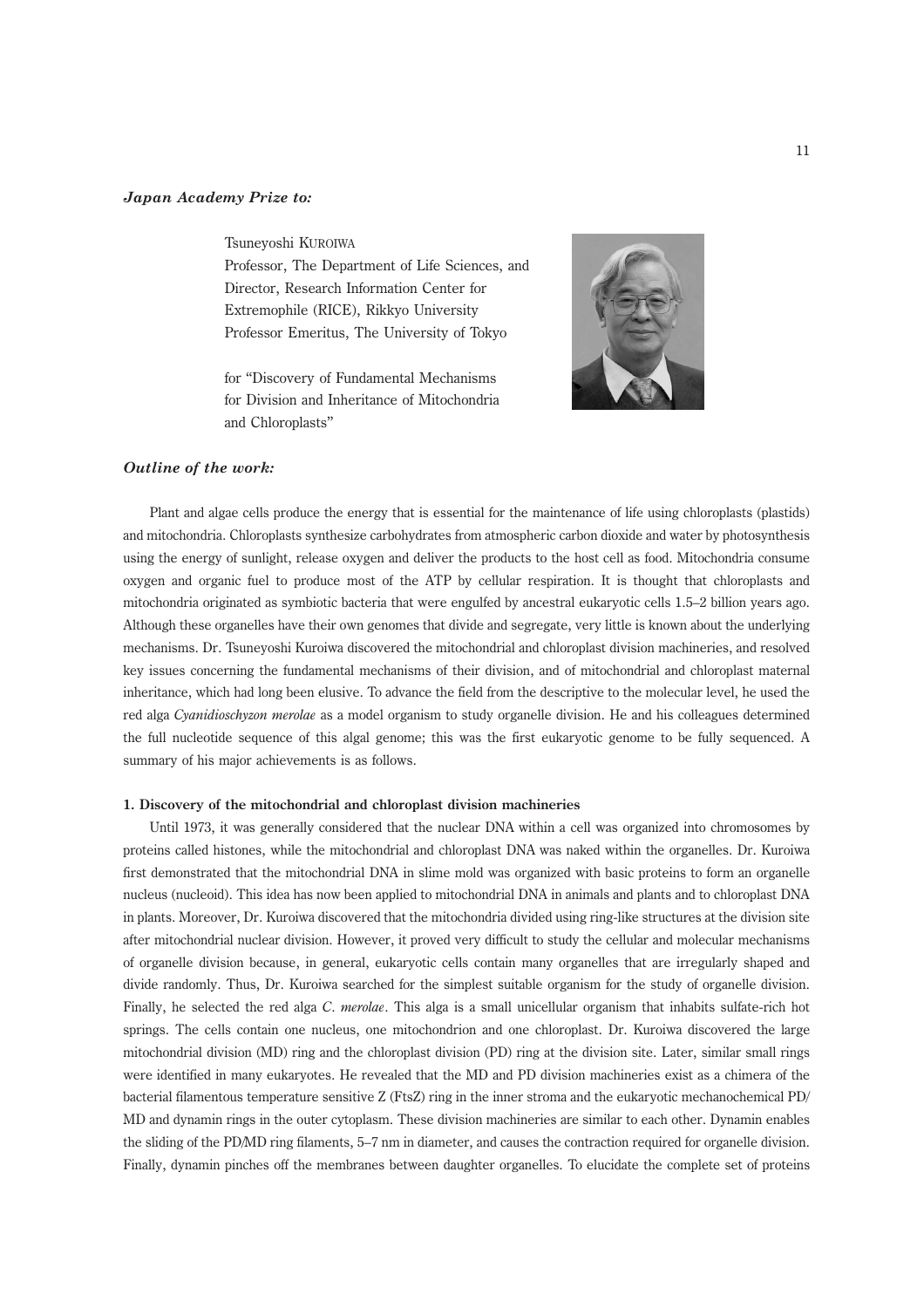and other components required for organelle division, Dr. Kuroiwa isolated the organelle division machineries from highly synchronized cells. Using the complete C. merolae genome sequence and the matrix assisted laser desorption/ ionization time of flight mass spectrometry (MALDI TOF-MS) analysis, he identified 30–40 essential proteins, including FtsZ and dynamin. Dr. Kuroiwa proposed that the organelle division machineries play an important role in controlling the division and multiplication of endosymbiotic bacteria and organelles.

# 2. Discovery of the fundamental mechanisms of the maternal inheritance of mitochondrial and chloroplast genomes

It is well established that the mitochondrial and chloroplast genomes are transmitted to the progeny in a maternal fashion among the diverse taxa of sexually reproducing eukaryotes. The maternal inheritance of organelle genomes was thought to occur simply by dilution of the paternal contribution, because the paternal gametes (sperm) are much smaller than the maternal gametes (eggs) and therefore contribute only a small proportion of the progeny cytoplasm. However, Dr. Kuroiwa discovered that, in young zygotes of isogamous alga, the active, preferential digestion of chloroplast DNA of male (mating type -) origin was responsible for maternal inheritance. This overturned the conventional theory. Furthermore, Dr. Kuroiwa revealed that the inheritance of organelle DNA in algae, plants and animals involves the active digestion of the male DNA by nucleases. It is now generally accepted that maternal inheritance is not caused by the difference in size between the male and female gametes, but rather by the active digestion of male-origin DNA.

### 3. Identification of C. merolae as a model organism, and sequencing of the complete algal genome

A hallmark of Dr. Kuroiwa's scientific contribution has been consistent, highly innovative approaches towards the better visualization of organelle DNA. He developed various new techniques and instruments, including a highresolution fluorescence microscope, which was later marketed by Olympus. To identify all the proteins present in the organelle division machineries, he and his colleagues sequenced the entire nuclear genome of the primitive red alga C. merolae, adding to the previously sequenced mitochondrial and chloroplast genomes. The C. merolae genome was the first algal genome to be sequenced, and at present is the only eukaryotic genome for which 100*%* has been sequenced. This complete genomic information provides an excellent opportunity to address basic questions, such as the mechanisms of organelle division and inheritance in eukaryotes, using microarray and proteome analyses. C. merolae contains a minimal set of genes with straightforward organization and few introns. C. merolae was thus an experimentally tractable model system for the analysis of organelle division and other aspects of organelle biology.

Dr. Kuroiwa's findings are cited in international molecular biology textbooks and have become part of the fundamental basis of cell biology and genetics. C. merolae, which played a key role in Dr. Kuroiwa's discoveries, is now utilized in many institutes throughout the world. For example, the Center for Eukaryotic Structural Genomics at the University of Wisconsin has adopted C. merolae as a model organism for structural biology. In addition, C. merolae can be useful not only for the study of eukaryotic heredity but also of the environment, medical treatments and food.

Below are the key publications among the 390 that Dr. Kuroiwa has published.

### Original papers

- 1. Kuroiwa, T. and Tanaka, N. (1971) Fine structures of interphase nuclei IV. The behavior of late replicating chromatin during a late portion of the S period as revealed by electron microscopic autoradiography. J. Cell Biol. 49, 939–942.
- 2. Kuroiwa, T. (1974) Studies on mitochondrial structure and function in Physarum polycephalum III. Electron microscopy of a large amount of DNA released from a central body in mitochondria by trypsin digestion. *J. Cell Biol.*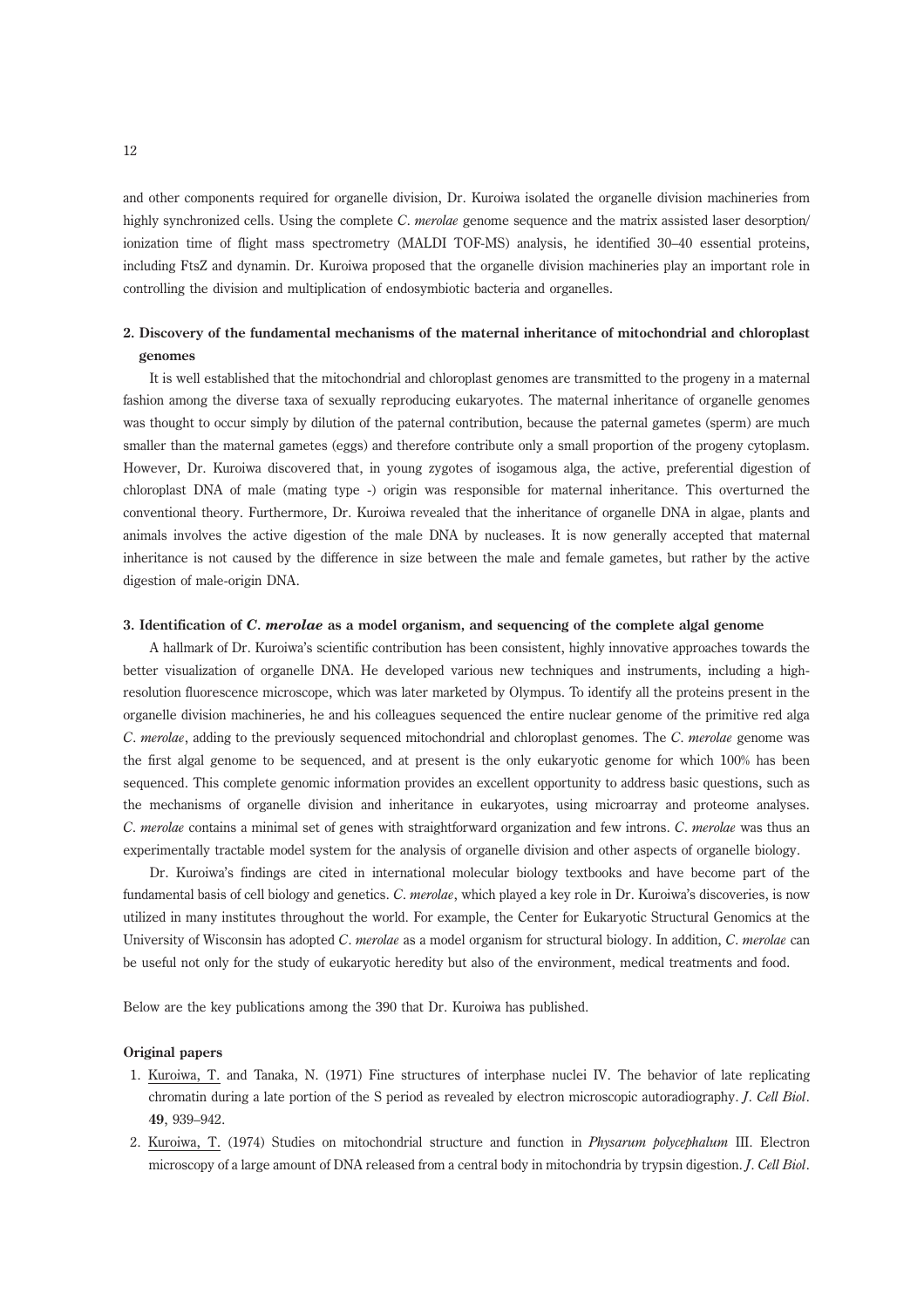63, 299–306.

- 3. Kuroiwa, T., Kawano, S. and Hizume, M. (1977) Studies on mitochondrial structure and function in Physarum polycephalum V. Behavior of mitochondrial nucleoids throughout mitochondrial division cycle. J. Cell Biol. 72, 687–697.
- 4. Kuroiwa, T., Kawano, S., Nishibayashi, S. and Sato, C. (1982) Epifluorescent microscopic evidence for maternal inheritance of chloroplast DNA. Nature 298, 481–483.
- 5. Sato, N., Alfrieux, C., Joyard, J., Dource, R. and Kuroiwa, T. (1993) Detection and characterization of a plastid envelope DNA-binding protein which may anchor plastid nucleoids. EMBO J. 12, 555–561.
- 6. Tanaka, K., Oikawa, K., Ohta, N., Kuroiwa, H., Kuroiwa, T. and Takahashi, H. (1996) Chloroplast RNA polymerase sigma subunit encoded by nuclear genome in a red alga. Science 272, 1841–1844.
- 7. Higashiyama, T., Kuroiwa, H., Kawano, S. and Kuroiwa, T. (1998) Guidance in vitro of the pollen tube to the naked embryo sac of Torenia fournieri. Plant Cell 10, 2019–2031.
- 8. Nishimura, Y., Misumi, O., Matsunaga, S., Miyagishima, S., Yokota, A. and Kuroiwa, T. (1999) Active digestion of mt<sup>+</sup> derived chloroplast DNA in individual zygotes of Chlamydomonas reinhardtii revealed by the Optical tweezers. Proc. Natl. Acad. Sci. USA 96, 12577–12582.
- 9. Miyagishima, S., Takahara, M. and Kuroiwa, T. (2001) Novel filaments 5nm diameter constitute the cytosolic ring of the plastid division apparatus. Plant Cell 13, 707–721.
- 10. Higashiyama, T., Yabe, S., Sasaki, N., Nishimura, Y., Miyagishima, S., Kuroiwa, H. and Kuroiwa, T. (2001) Pollen tube attraction by the synergid cell. Science 293, 1480-1483.
- 11. Miyagishima, S., Takahara, M., Mori, T., Kuroiwa, H., Higashiyama, T. and Kuroiwa, T. (2001) Plastid division is driven by a complex mechanism that involves differential transition of the bacterial and eukaryotic division rings. Plant Cell 13, 2257–2268.
- 12. Nishimura, Y., Misumi, O., Kato, K., Inada, N., Momoyama, Y. and Kuroiwa, T. (2002) mt<sup>+</sup> gamete specific nuclease that targets mt-chloroplasts during the sexual reproduction in Chlamydomonas reinhardtii. Genes & Develop. 16, 1116–1128.
- 13. Kobayashi, T., Takahara, M., Miyagishima, S., Kuroiwa, H., Sasaki, N., Ohta, N. and Kuroiwa, T. (2002) Detection and localization of a chloroplast-encoded HU-like protein that may organize chloroplast nucleoids. Plant Cell 14, 1579–1589.
- 14. Nishida, K., Takahara, M., Miyagishima, S., Kuroiwa, H., Matsuzaki, M. and Kuroiwa, T. (2003) Dynamic recruitment of dynamin for final mitochondrial severance in a red alga. *Proc. Natl. Acad. Sci. USA* 100, 2146–2151.
- 15. Miyaghishima, S., Nishida, K., Mori, T., Matsuzaki, M., Higashiyama, T., Kuroiwa, H. and Kuroiwa, T. (2003) A plant-specific dynamin-related protein forms a ring at the chloroplast division site. Plant Cell 15, 655-665.
- 16. Matsuzaki, M., Misumi, O., Shin-I, T., Kohara, Y. and Kuroiwa, T. (2004) Genome sequence of the ultra-small unicellular red alga Cyanidioschyzon merolae 10D. Nature 428, 653–657.
- 17. Nishimura, Y., Yoshinari, T., Naruse, K., Yamada, T., Sumi, K., Mitani, H., Higashiyama, T. and Kuroiwa, T. (2006) Active digestion of sperm mitochondrial DNA in single living sperm revealed by optical tweezers. Proc. Natl. Acad. Sci. USA 103, 1382–1387.
- 18. Mori, T., Kuroiwa, H., Higashiyama, T. and Kuroiwa, T. (2006) GENERATIVE CELL SPECIFIC 1 is essential for angiosperm fertilization. Nature Cell Biol. 8, 64–71.
- 19. Yoshida, Y., Kuroiwa, H., Misumi, O., Nishida, K., Nanamiya, H., Yagisawa, F., Fujiwara, T., Kawamura, F. and Kuroiwa, T. (2006) Isolated chloroplast division machinery can actively constrict after stretching. Science 313, 1435–1438.
- 20. Nozaki, H., Mori, T., Misumi, O., Matsunaga, S. and Kuroiwa, T. (2006) Males evolved from the dominant isogametic mating type. Curr. Biol. 16, 1018–1020.